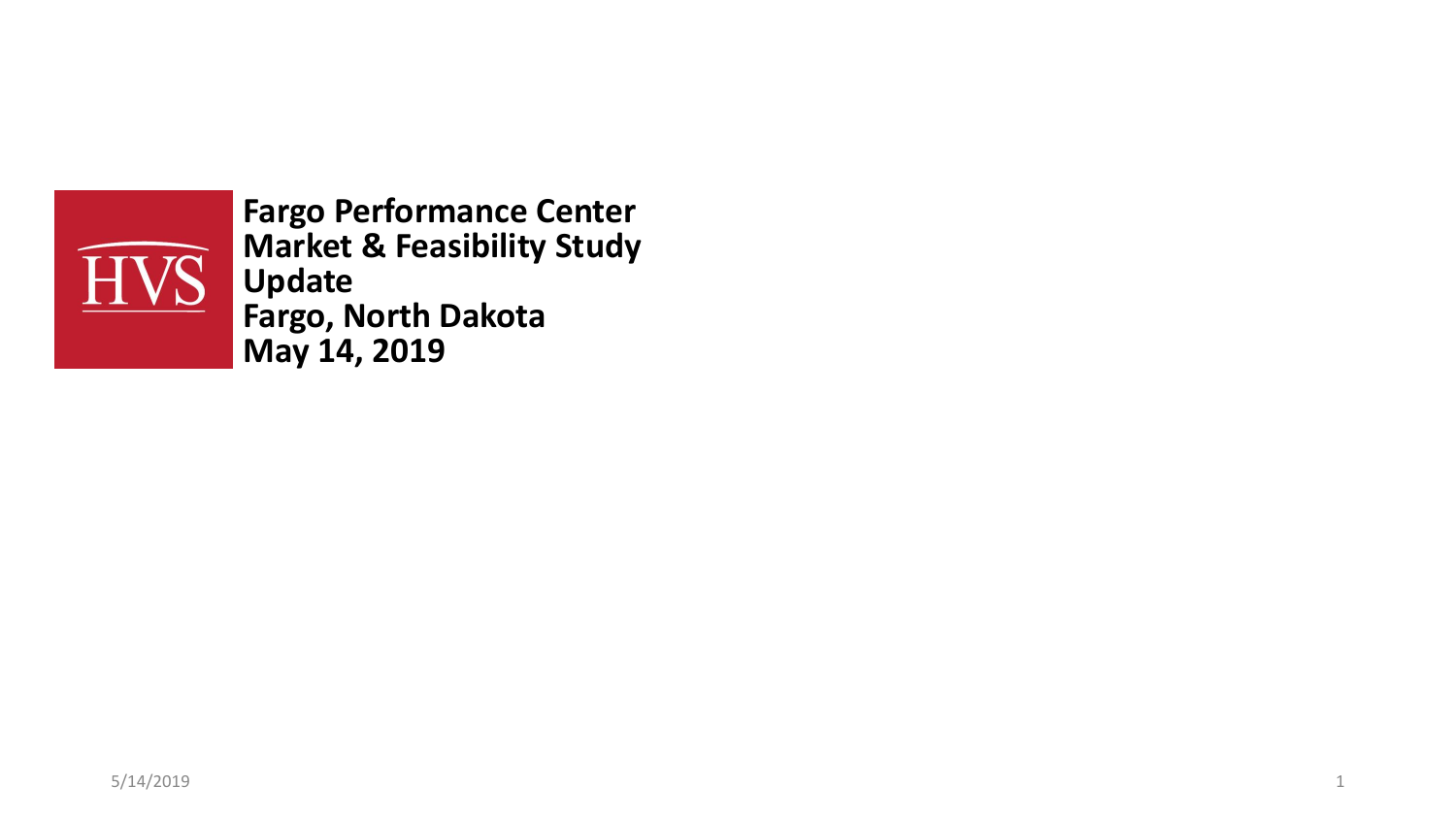## 2015 Study

- Original Study conducted in the spring of 2015
	- Analyzed market for a performance center
	- Interview stakeholders
	- Evaluated alternative building programs
	- Projected event demand
	- Analysis financial operation
	- Provided project costs estimates
	- Recommended and approach to financing
	- Estimated economic impact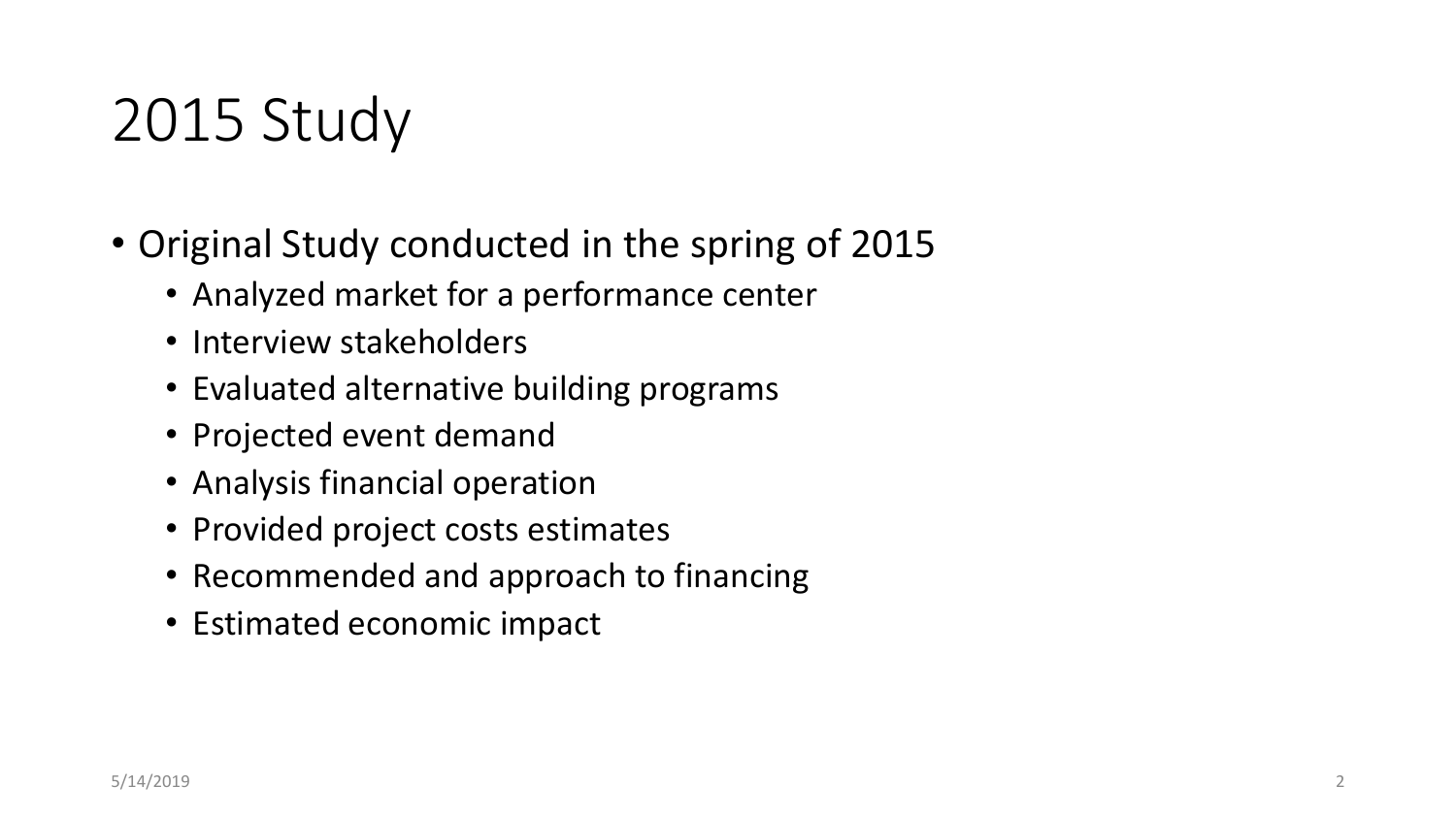### Drive time analysis

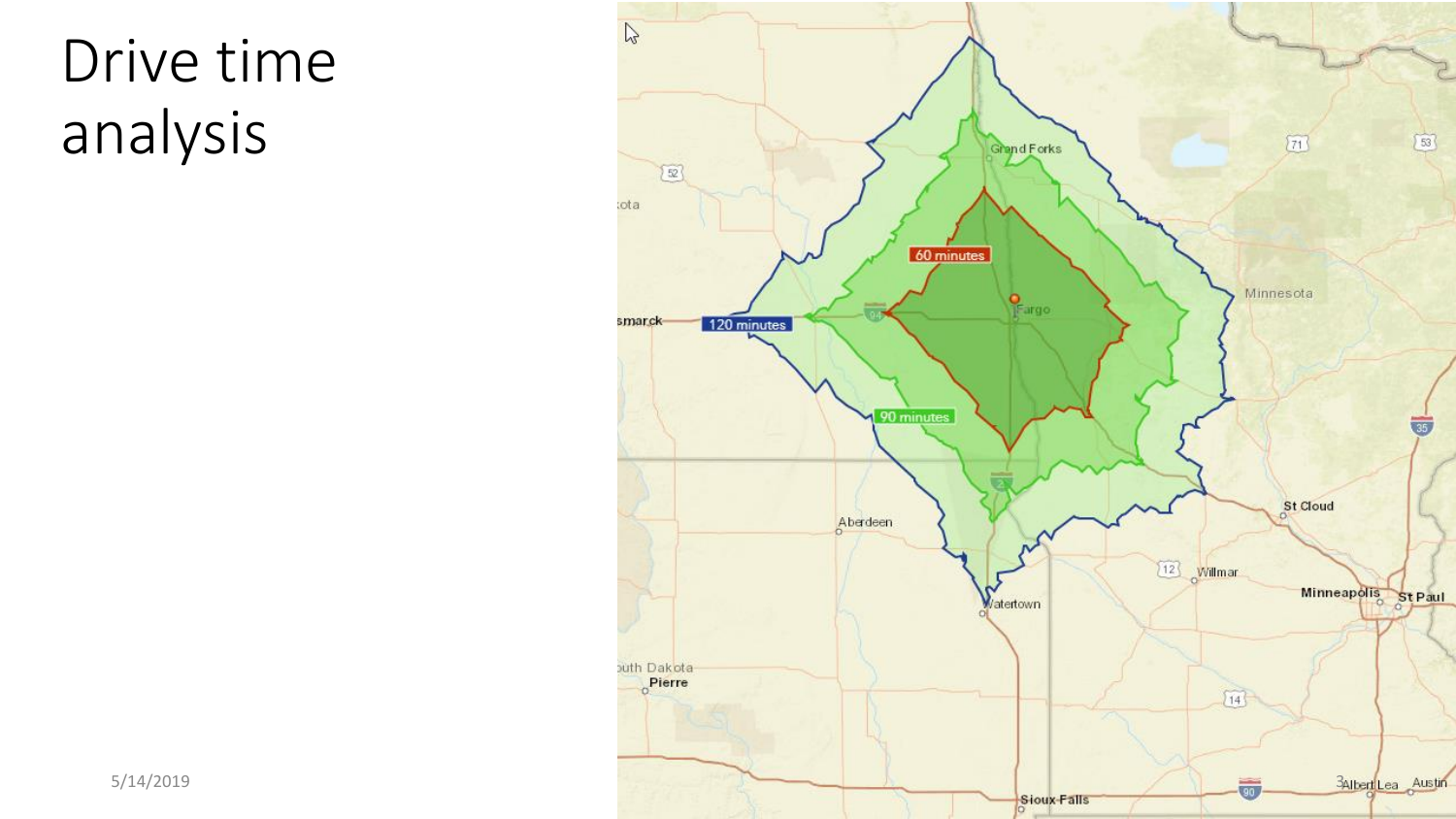### Drive Time Population and Income

| <b>Market</b>                                                                      |                                          | Population                               |                                 | Median Household Income (\$)         |                                      |                              |  |
|------------------------------------------------------------------------------------|------------------------------------------|------------------------------------------|---------------------------------|--------------------------------------|--------------------------------------|------------------------------|--|
|                                                                                    | 2015                                     | 2018                                     | % Change                        | 2015                                 | 2018                                 | % Change                     |  |
| Fargo MSA<br>60-minute drive time<br>90-minute drive time<br>120-minute drive time | 231,285<br>278,205<br>462,331<br>622,603 | 251,294<br>322,211<br>513,285<br>687,207 | 8.7%<br>15.8%<br>11.0%<br>10.4% | 54,406<br>52,730<br>51,339<br>50,962 | 58,165<br>57,535<br>56,229<br>55,500 | 6.9%<br>9.1%<br>9.5%<br>8.9% |  |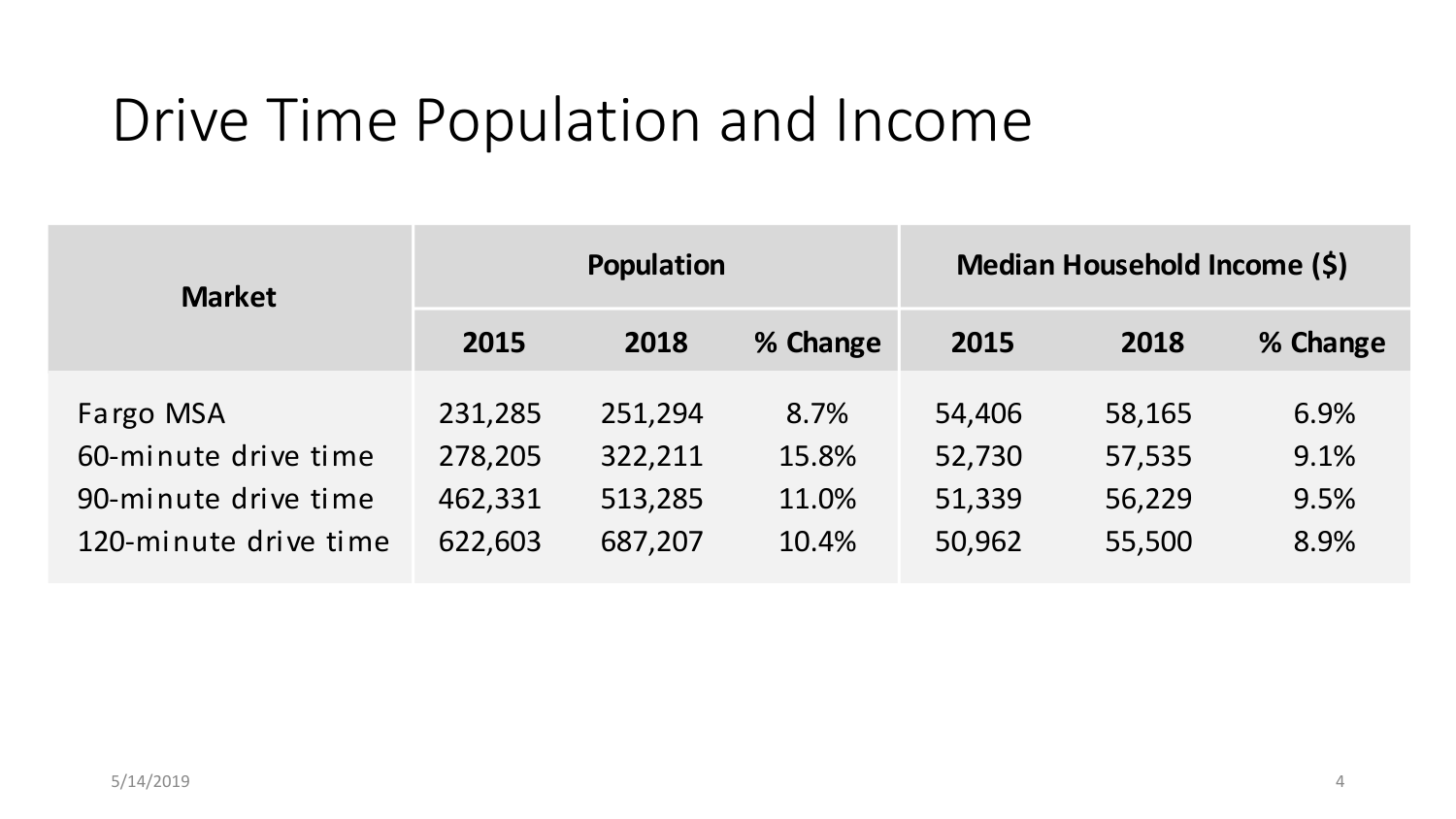### Fargo-Moorhead Performance Venues

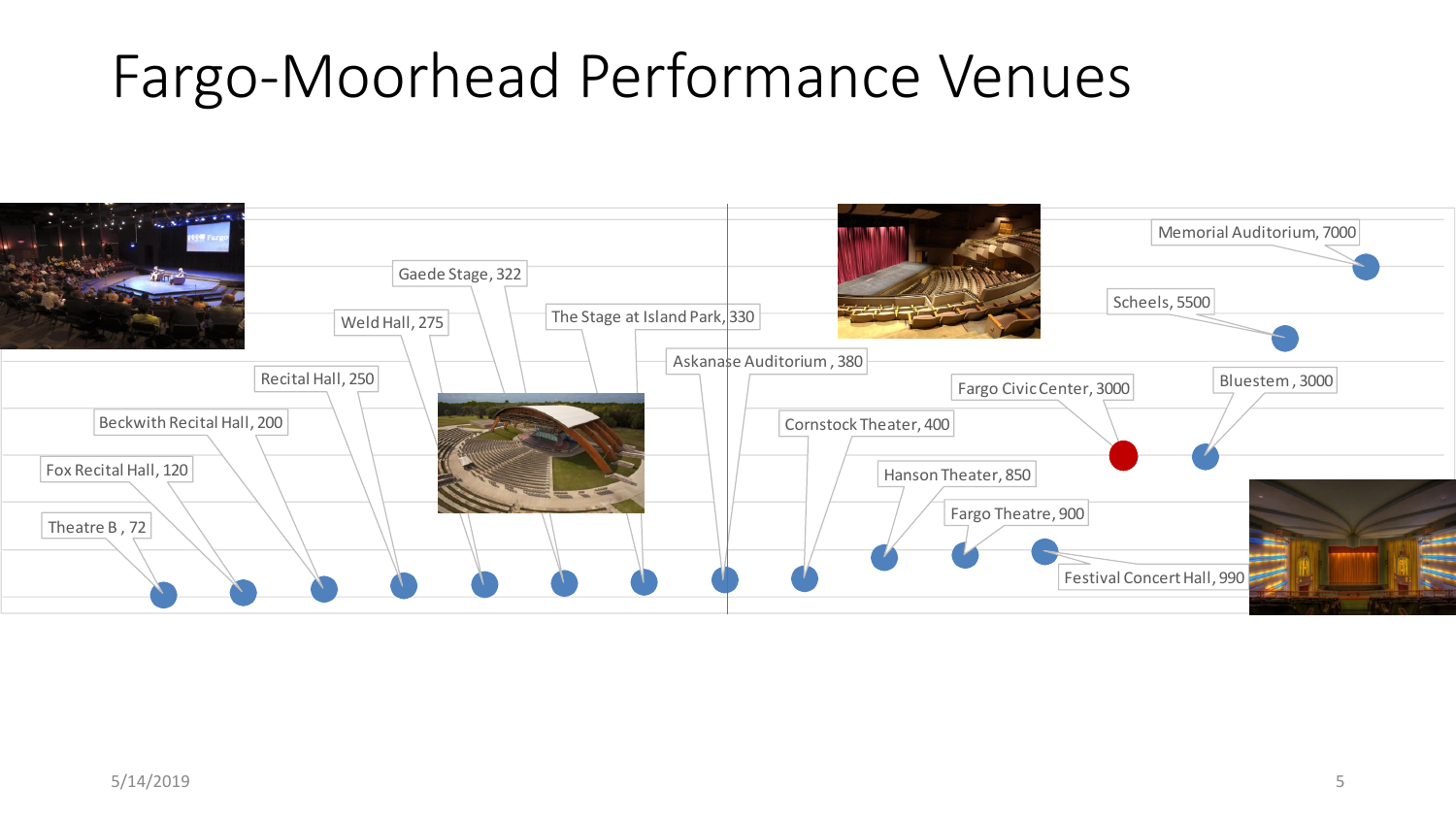### Fargo/Moorhead Venues Capacity and Uses

| <b>Venue</b>                      | Location             | <b>Seating Capacity</b> | <b>Typical Event Types / Users</b>                |
|-----------------------------------|----------------------|-------------------------|---------------------------------------------------|
| FARGODOME                         | Fargo                | $3,200 - 19,000$        | sports, tradeshows, concerts, assemblies, theater |
| Scheels Arena                     | Fargo                | $4,000 - 5,500$         | sports, trade shows, concerts                     |
| Memorial Auditorium               | Moorhead (Concordia) | $1,800 - 7,000$         | sports, Concordia programs                        |
| Fargo Civic Center                | Fargo                | $1,500 - 3,000$         | sports , concerts                                 |
| Bluestem Center for the Arts *    | Moorhead             | 3,000                   | Trollwood programs, concerts                      |
| <b>Festival Concert Hall</b>      | Fargo (NDSU)         | 990                     | NDSU programs, symphony, opera                    |
| Fargo Theatre                     | Fargo                | 900                     | films, concerts, assemblies                       |
| Hanson Theater                    | Moorhead (MSUM)      | 850                     | MSUM programs, recitals                           |
| Francis Frazier Cornstock Theater | Moorhead (Concordia) | 400                     | Concordia programs                                |
| Askanase Auditorium               | Fargo (NDSU)         | 380                     | NDSU programs                                     |
| The Stage at Island Park          | Fargo                | 330                     | community theater                                 |
| Gaede Stage                       | Moorhead (MSUM)      | 322                     | MSUM programs, theater                            |
| Weld Hall**                       | Moorhead (MSUM)      | 275                     | MSUM programs, classes                            |
| Christiansen Recital Hall         | Moorhead (Concordia) | 250                     | Concordia programs                                |
| <b>Beckwith Recital Hall</b>      | Fargo (NDSU)         | 200                     | NDSU programs, recitals                           |
| Fox Recital Hall                  | Moorhead (MSUM)      | 120                     | MSUM programs, classes                            |
| Studio 6 (FMCT)***                | Fargo                | 100                     | Summer education, performing arts camps           |
| Theatre B                         | Moorhead             | 72                      | professional theater                              |
| Walsh Studio Theater              | Fargo (NDSU)         | black box               | NDSU programs                                     |

\*Outdoor amphitheater with fixed and lawn seating

\*\* State provided \$628,000 for renovation of Weld Hall in 2018.

\*\*\*Expansion of FMTC programs (not included in 2015 report).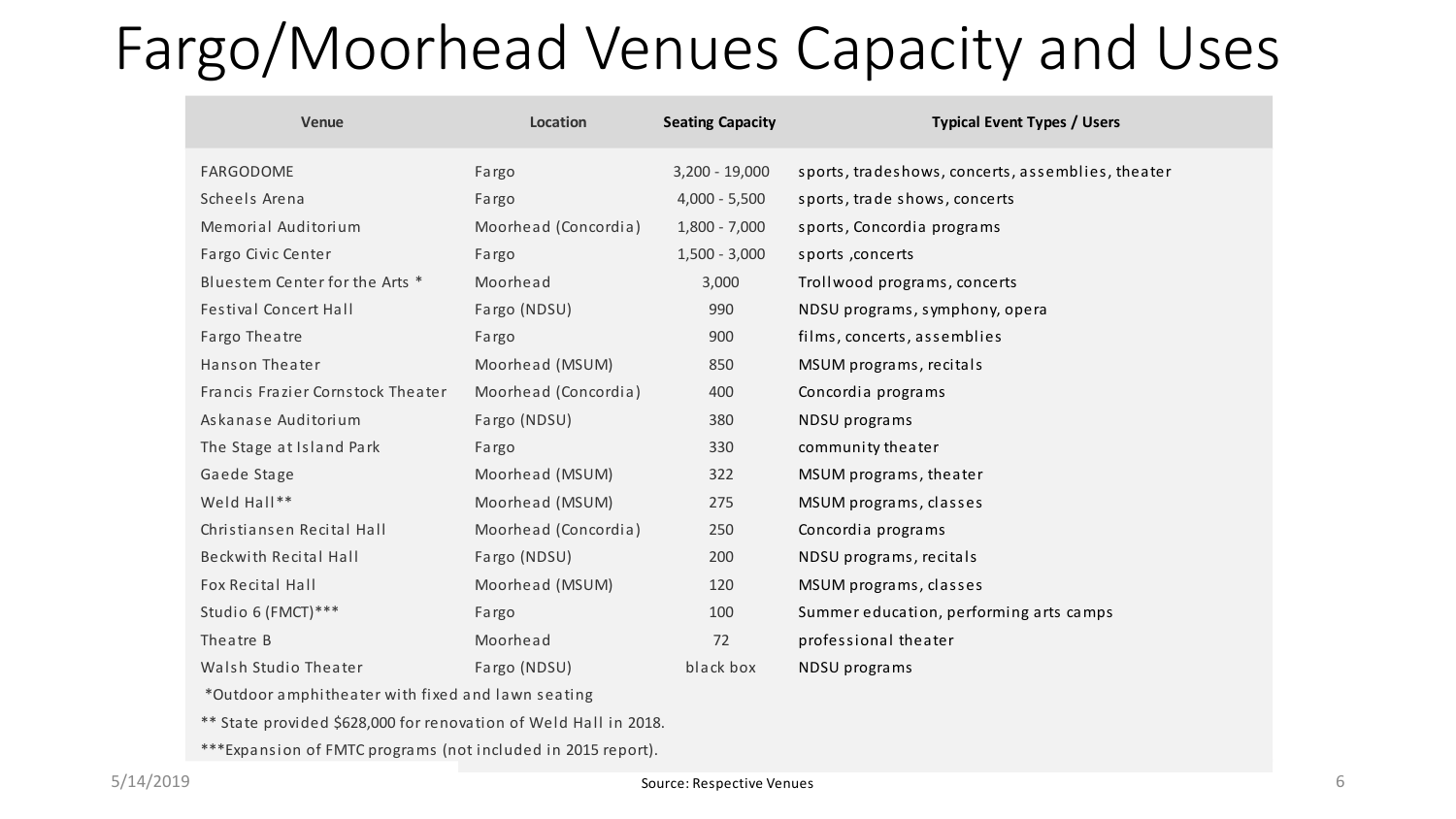### Comparable Regional Venues

| <b>Name of Venue</b>             | Location           |           | Year<br>Opened or<br><b>Renovated</b> | <b>Seating</b><br><b>Capacity</b> |
|----------------------------------|--------------------|-----------|---------------------------------------|-----------------------------------|
| Paramount Theatre                | Cedar Rapids IA    |           | 2012                                  | 1,690                             |
| <b>Adler Theatre</b>             | Davenport          | IA.       | 2006                                  | 2,400                             |
| Globe News Center                | Amarillo           | <b>TX</b> | 2006                                  | 1,300                             |
| Clay Center                      | Charleston         | <b>WV</b> | 2003                                  | 1,883                             |
| Fox Cities Performing Arts Cente | Appleton           | WI        | 2002                                  | 2,072                             |
| <b>Orpheum Theatre</b>           | Sioux City         | <b>IA</b> | 2001                                  | 2,459                             |
| Washington Pavilion              | Sioux Falls        | <b>SD</b> | 1999                                  | 1,900                             |
| Lied Center for Performing Arts  | Lincoln            | <b>NE</b> | 1990                                  | 2,000                             |
| Alberta Bair Theatre             | <b>Billings</b>    | <b>MT</b> | 1987                                  | 1,410                             |
| Chester Fritz Auditorium         | <b>Grand Forks</b> | <b>ND</b> | 1972                                  | 2,384                             |
| <b>Centennial Concert Hall</b>   | Winnipeg           | <b>MB</b> | 1968                                  | 2,305                             |

Sources: Respective Venues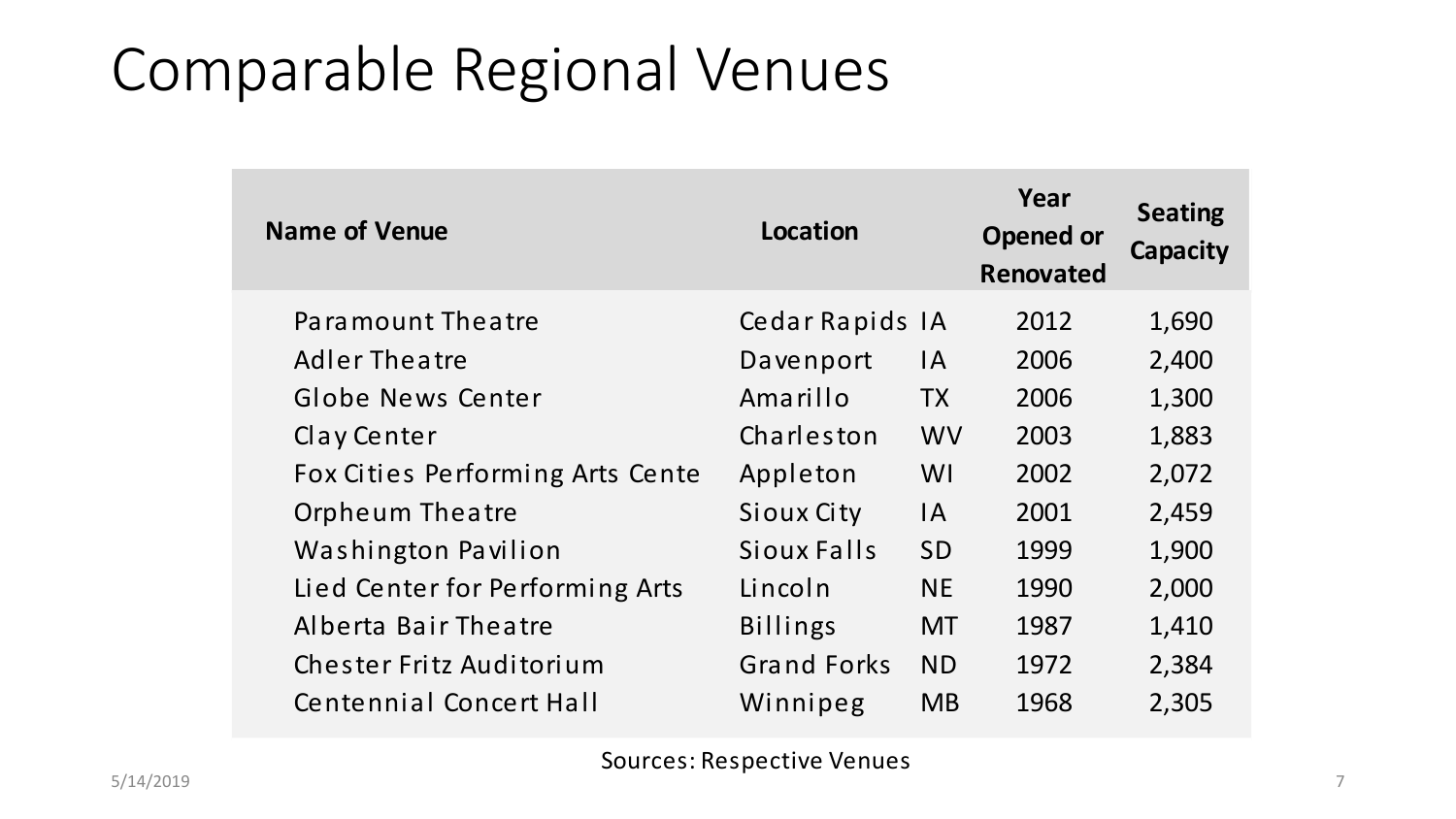### Comparable Regional Venues

- Globe News Center Amarillo, TX **1300**
- Alberta Bair Theatre Billings, MT **1410**
- Paramount Theatre Cedar Rapids, IA **1690**
	- Clay Center Charleston, WV **1883**
- Washington Pavilion Sioux Falls, SD **1900**
- Lied Center for Performing Arts Lincoln, NE **2000**
- Fox Cities Performing Arts Center Appleton, WI **2072**
	- Centennial Concert Hall Winnipeg, MB **2305**
	- Chester Fritz Auditorium Grand Forks, ND **2384**
		- Adler Theatre Davenport, IA **2400**
		- Orpheum Theatre Sioux City, IA **2459**

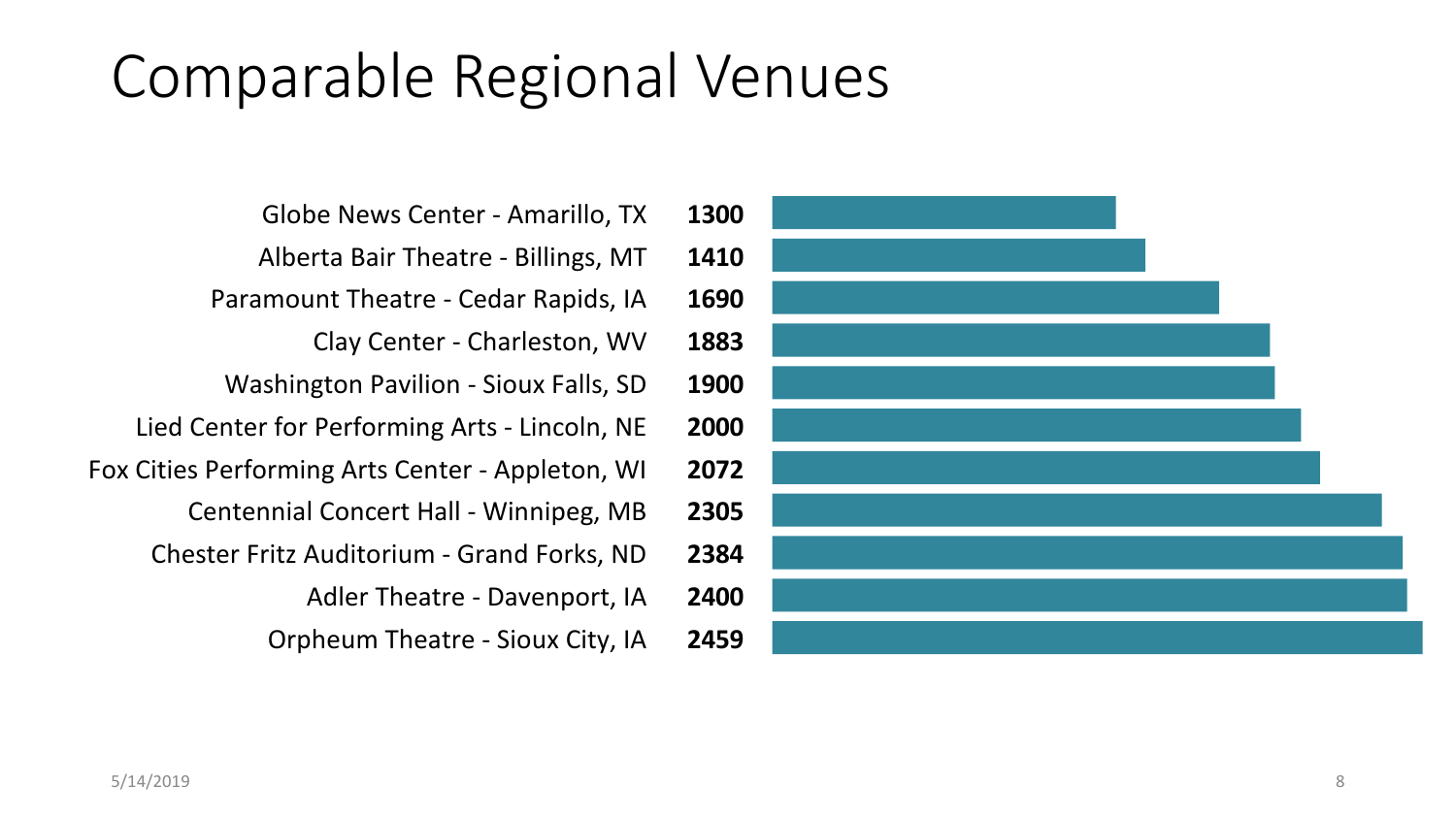# Tenants of Comparable Venues



5/14/2019 Sources: Respective Venues <sup>9</sup>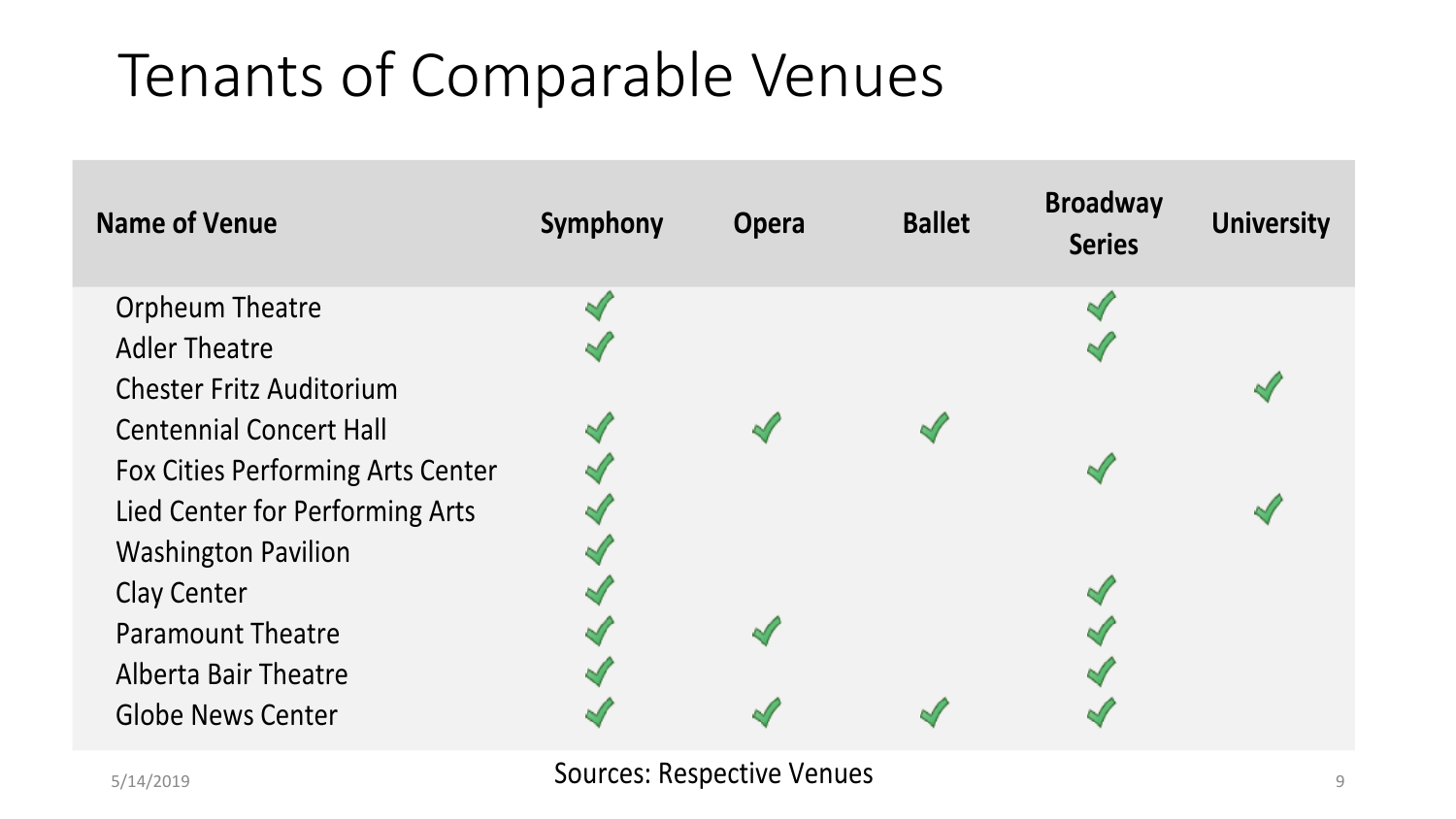### Suitability Analysis

|                   | <b>2018 Total Population</b> |  |
|-------------------|------------------------------|--|
|                   |                              |  |
| Charleston        | 783,132                      |  |
| Davenport         | 386,682                      |  |
| Lincoln           | 337,054                      |  |
| Cedar Rapids      | 276,375                      |  |
| Amarillo          | 271,627                      |  |
| Sioux Falls       | 268,153                      |  |
| Fargo             | 251,294                      |  |
| Appleton          | 240,427                      |  |
| <b>Billings</b>   | 177,338                      |  |
| <b>Sioux City</b> | 174,546                      |  |
| Grand Forks       | 107.051                      |  |

| <b>2018 Total Population</b> |         |  | 2018 Median Household Income<br>(\$) |        |  | <b>2018 Med</b> |                     |    |
|------------------------------|---------|--|--------------------------------------|--------|--|-----------------|---------------------|----|
| Charleston                   | 783,132 |  | Appleton                             | 64,776 |  |                 | Davenport           | 40 |
| Davenport                    | 386,682 |  | <b>Cedar Rapids</b>                  | 61,956 |  |                 | <b>Billings</b>     | 40 |
| Lincoln                      | 337,054 |  | <b>Sioux Falls</b>                   | 60,572 |  |                 | Appleton            | 39 |
| Cedar Rapids                 | 276,375 |  | Fargo                                | 58,165 |  |                 | <b>Cedar Rapids</b> | 39 |
| Amarillo                     | 271,627 |  | Charleston                           | 57,905 |  |                 | <b>Sioux City</b>   | 38 |
| Sioux Falls                  | 268,153 |  | Lincoln                              | 57,277 |  |                 | Charleston          | 37 |
| Fargo                        | 251,294 |  | <b>Billings</b>                      | 55,314 |  |                 | Sioux Falls         | 36 |
| Appleton                     | 240,427 |  | Sioux City                           | 53,950 |  |                 | Amarillo            | 36 |
| <b>Billings</b>              | 177,338 |  | <b>Grand Forks</b>                   | 53,948 |  |                 | Lincoln             | 35 |
| Sioux City                   | 174,546 |  | Davenport                            | 53,497 |  |                 | <b>Grand Forks</b>  | 34 |
| <b>Grand Forks</b>           | 107,051 |  | Amarillo                             | 52,495 |  |                 | Fargo               | 34 |

### **(\$) 2018 Median Age College Graduates**

| rt   | 40 |  |
|------|----|--|
|      | 40 |  |
|      | 39 |  |
| pids | 39 |  |
| I    | 38 |  |
| ρn   | 37 |  |
| S    | 36 |  |
|      | 36 |  |
|      | 35 |  |
| rks  | 34 |  |
|      | 34 |  |
|      |    |  |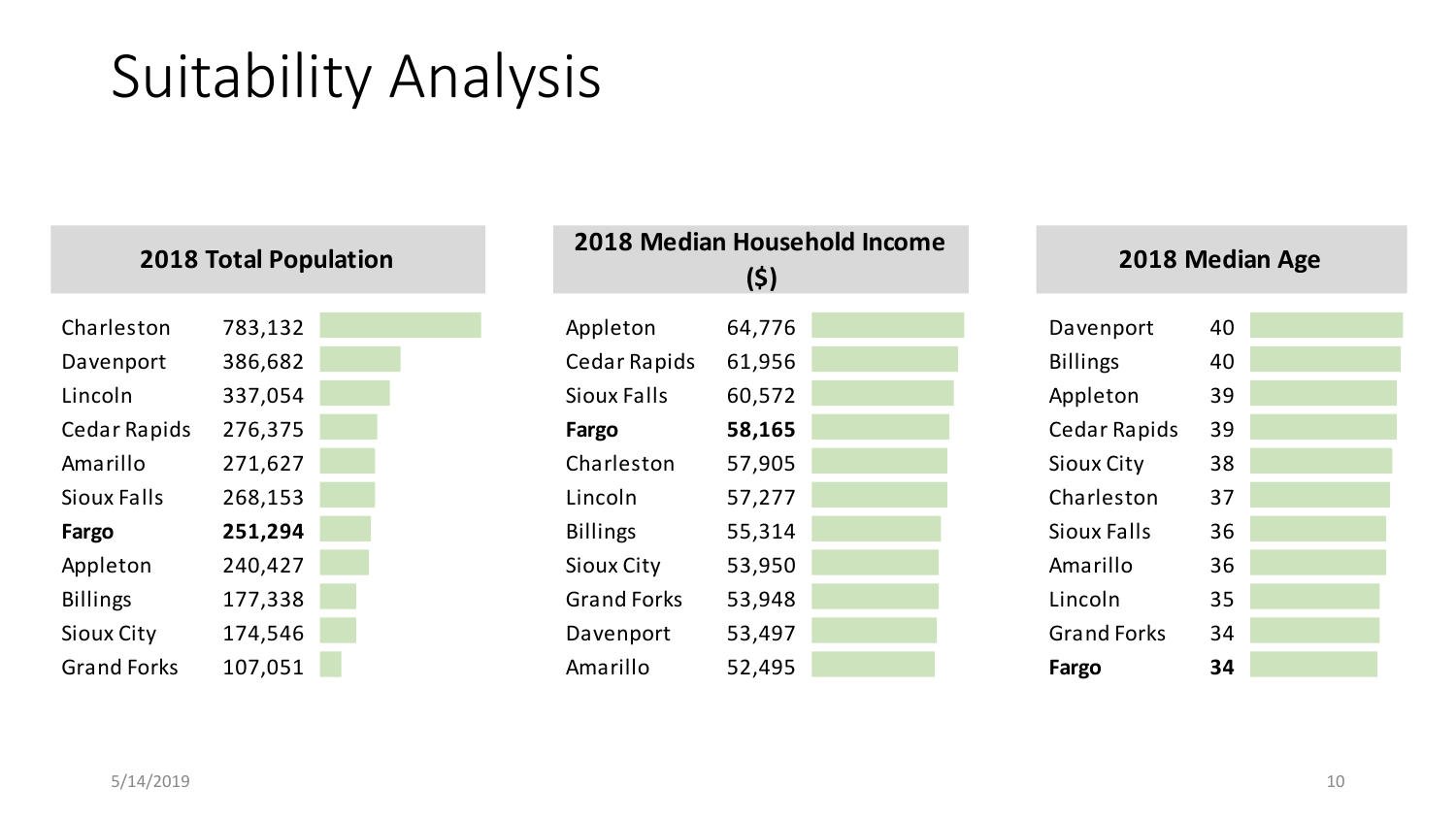# Suitability Analysis (continued)

| <b>College Graduates</b> |         |  |  |  |  |
|--------------------------|---------|--|--|--|--|
| Charleston               | 119,362 |  |  |  |  |
| Lincoln                  | 55,311  |  |  |  |  |
| Davenport                | 47,997  |  |  |  |  |
| Fargo                    | 44,157  |  |  |  |  |
| Cedar Rapids             | 40,401  |  |  |  |  |
| Sioux Falls              | 40,101  |  |  |  |  |
| Appleton                 | 34,781  |  |  |  |  |
| Amarillo                 | 28,928  |  |  |  |  |
| <b>Billings</b>          | 26,424  |  |  |  |  |
| <b>Sioux City</b>        | 17,475  |  |  |  |  |
| Grand Forks              | 14.822  |  |  |  |  |

#### **College Entertainment Spending Index Theater Tickets**

| 119,362 | Charleston         | 97 | Charleston         | 18,387,302 |
|---------|--------------------|----|--------------------|------------|
| 55,311  | Appleton           | 97 | Davenport          | 8,842,683  |
| 47,997  | Cedar Rapids       | 97 | Lincoln            | 7,996,493  |
| 44,157  | Sioux Falls        | 95 | Cedar Rapids       | 6,796,252  |
| 40,401  | Fargo              | 94 | Fargo              | 6,188,649  |
| 40,101  | <b>Billings</b>    | 93 | Sioux Falls        | 6,186,104  |
| 34,781  | Lincoln            | 93 | Appleton           | 5,747,758  |
| 28,928  | Davenport          | 90 | Amarillo           | 5,542,723  |
| 26,424  | Sioux City         | 89 | <b>Billings</b>    | 4,275,052  |
| 17,475  | <b>Grand Forks</b> | 89 | Sioux City         | 3,306,585  |
| 14,822  | Amarillo           | 88 | <b>Grand Forks</b> | 2,390,302  |
|         |                    |    |                    |            |

# Cedar Rapids 6,796,252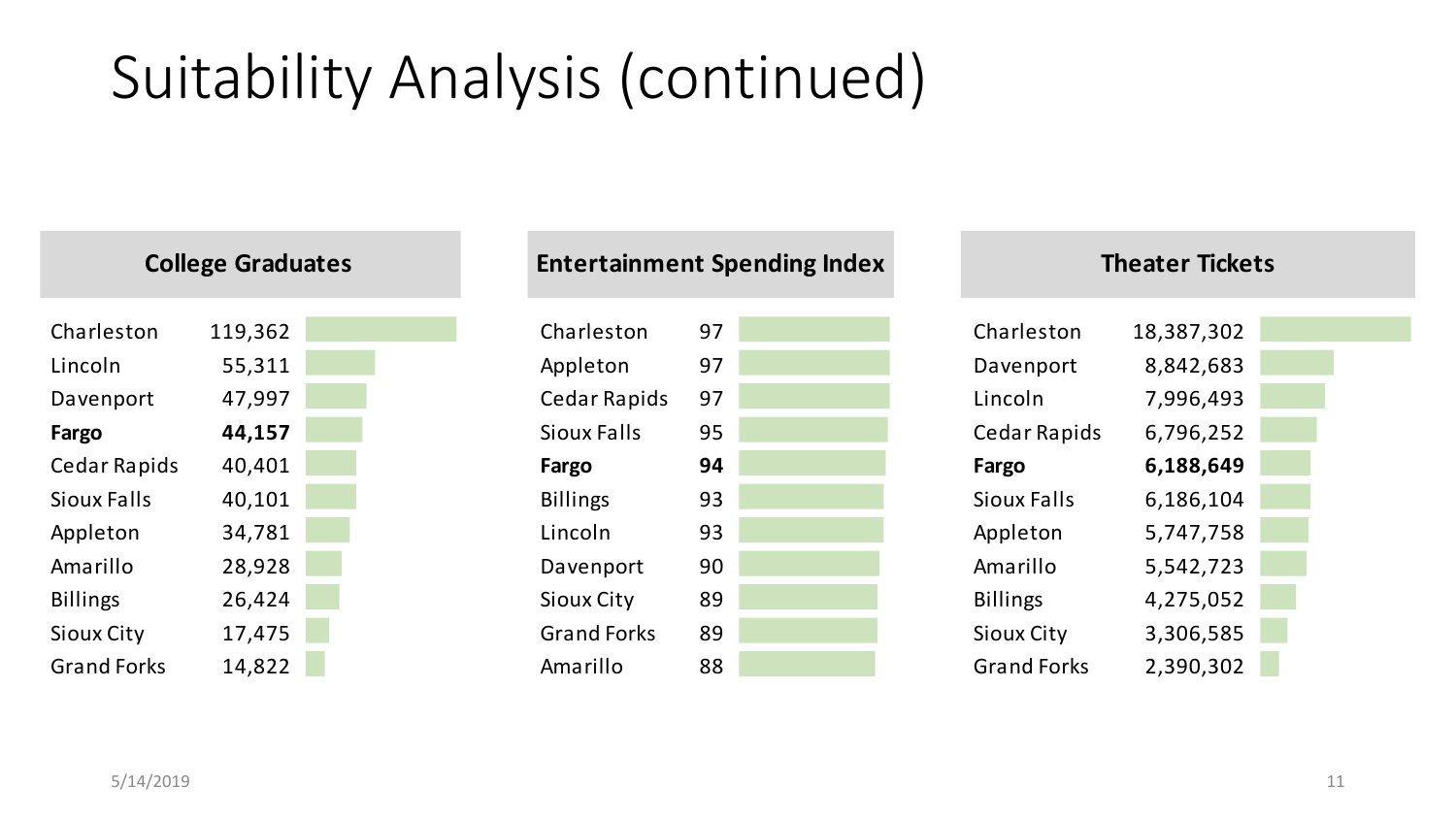### Suitability Analysis (continued)

| Rank           | <b>City</b>        | 2018 Total<br>Population | 2018<br><b>Median</b><br>Household<br>Income $(5)$ | 2018<br><b>Median Age</b> | <b>College</b><br><b>Graduates</b> | Entertainm<br>ent<br><b>Spending</b><br><b>Index</b> | <b>Theater</b><br><b>Tickets</b> | Weighted<br><b>Destination</b><br><b>Score</b> |
|----------------|--------------------|--------------------------|----------------------------------------------------|---------------------------|------------------------------------|------------------------------------------------------|----------------------------------|------------------------------------------------|
| $\mathbf{1}$   | Charleston         | 1.00                     | 0.89                                               | 0.91                      | 1.00                               | 1.00                                                 | 1.00                             | 0.967                                          |
| $\overline{2}$ | Lincoln            | 0.43                     | 0.88                                               | 0.97                      | 0.46                               | 0.96                                                 | 0.43                             | 0.690                                          |
| $\overline{3}$ | Davenport          | 0.49                     | 0.83                                               | 0.83                      | 0.40                               | 0.93                                                 | 0.48                             | 0.660                                          |
| $\overline{4}$ | Fargo              | 0.32                     | 0.90                                               | 1.00                      | 0.37                               | 0.97                                                 | 0.34                             | 0.649                                          |
| 5              | Cedar Rapids       | 0.35                     | 0.96                                               | 0.87                      | 0.34                               | 1.00                                                 | 0.37                             | 0.647                                          |
| 6              | Sioux Falls        | 0.34                     | 0.94                                               | 0.93                      | 0.34                               | 0.98                                                 | 0.34                             | 0.643                                          |
| $\overline{7}$ | Appleton           | 0.31                     | 1.00                                               | 0.86                      | 0.29                               | 1.00                                                 | 0.31                             | 0.629                                          |
| 8              | Amarillo           | 0.35                     | 0.81                                               | 0.94                      | 0.24                               | 0.91                                                 | 0.30                             | 0.591                                          |
| 9              | <b>Billings</b>    | 0.23                     | 0.85                                               | 0.84                      | 0.22                               | 0.96                                                 | 0.23                             | 0.555                                          |
| 10             | Sioux City         | 0.22                     | 0.83                                               | 0.89                      | 0.15                               | 0.92                                                 | 0.18                             | 0.532                                          |
| 11             | <b>Grand Forks</b> | 0.14                     | 0.83                                               | 0.99                      | 0.12                               | 0.92                                                 | 0.13                             | 0.521                                          |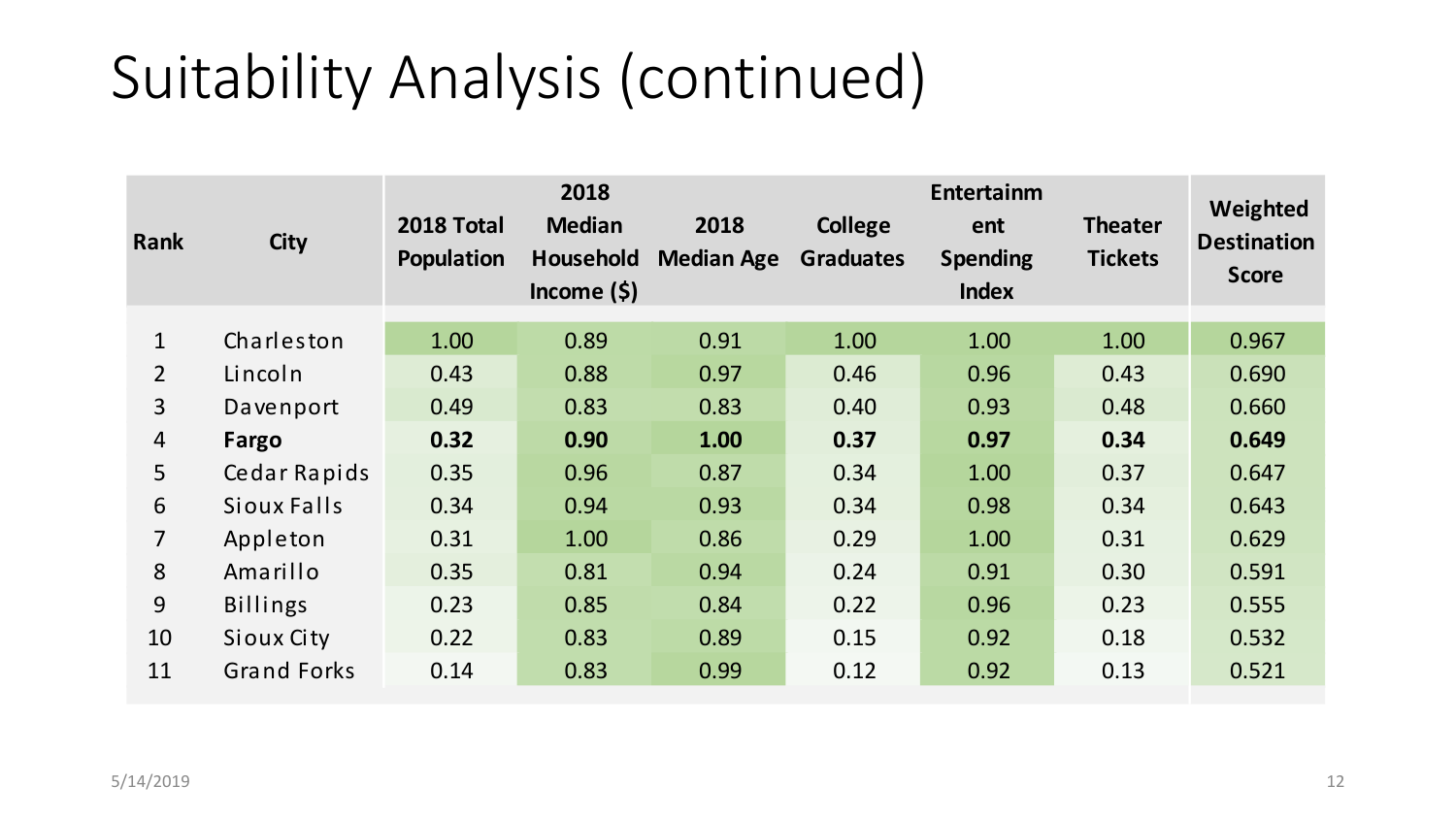### Updated Survey Information

- Comments of Original Stakeholders (6 comments)
	- One indicated growing audiences
	- Some new concerts series have been established since 2015
	- Continued interest in Performance Center (if affordable)
- New Stakeholders (16 individuals, not organizations)
	- Student and parents audiences
	- High level of interest for school performances and graduations
	- Emphasize the need for a multi-purpose venue
	- Affordability is an issue raised by many respondents
- Responses consistent with 2015 interviews of stakeholders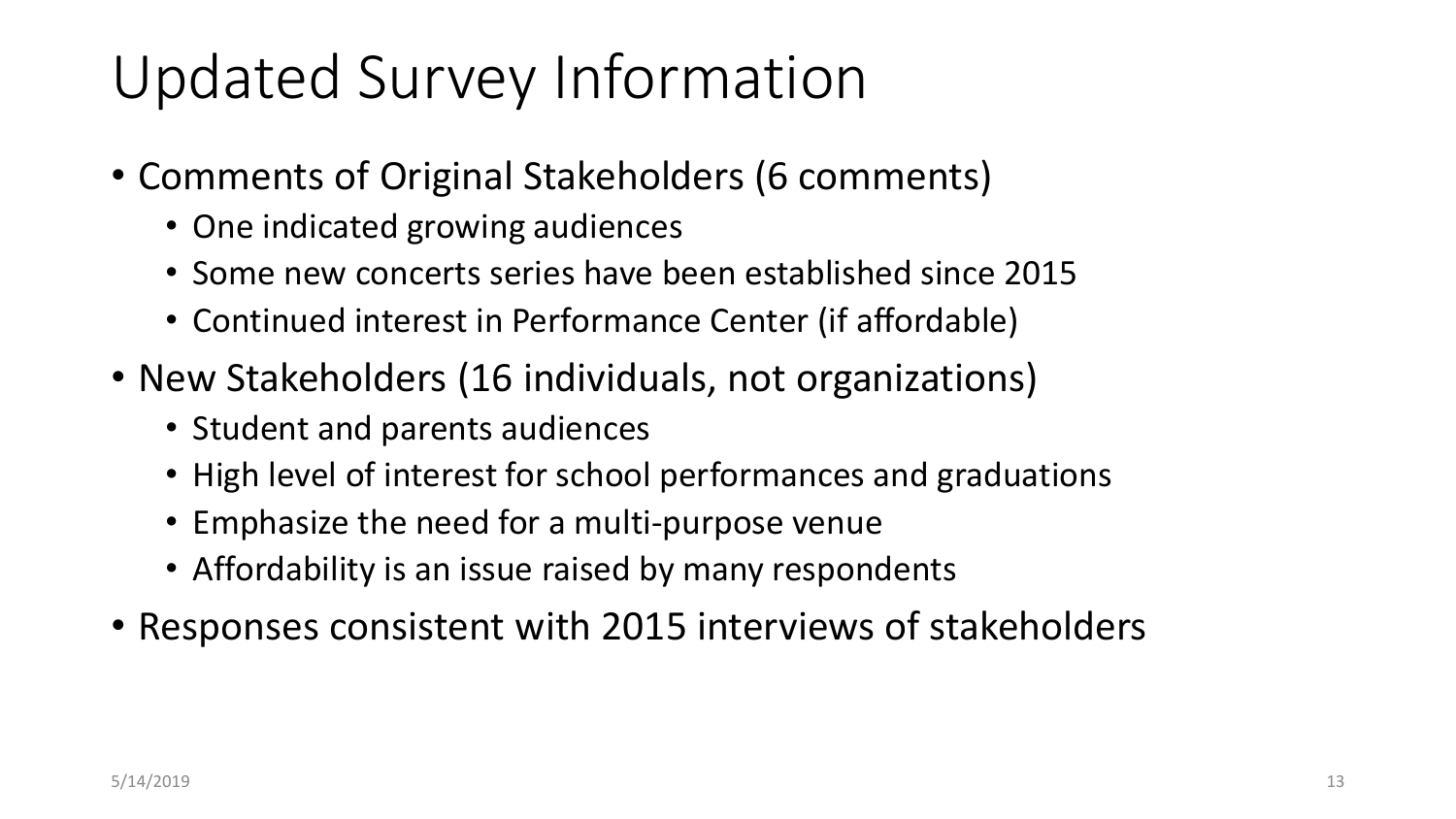# Event Demand **Estimates**

- Assumed new opening year in 2022
- Four year ramp up to stabilization

|                              | <b>Opening</b> | <b>Stabilized</b> |                |                |
|------------------------------|----------------|-------------------|----------------|----------------|
|                              | 2022           | 2023              | 2024           | 2025           |
| <b>Events</b>                |                |                   |                |                |
| Concerts & Entertainment     | 20             | 22                | 25             | 28             |
| <b>Touring Theater</b>       | 10             | 12                | 14             | 16             |
| Symphony                     | 11             | 11                | 11             | 11             |
| Opera                        | $\overline{4}$ | $\overline{4}$    | $\overline{4}$ | $\overline{4}$ |
| Ballet/Dance                 | 10             | 10                | 10             | 10             |
| Local Theater                | 20             | 25                | 30             | 30             |
| Assemblies                   | $\overline{7}$ | 8                 | 9              | 10             |
| <b>Banquets &amp; Social</b> | 32             | 36                | 41             | 45             |
| Other                        | 5              | 5                 | 5              | 5              |
| <b>Total</b>                 | 119            | 133               | 149            | 159            |
| <b>Attendees</b>             |                |                   |                |                |
| Concerts & Entertainment     | 33,000         | 36,300            | 41,250         | 46,200         |
| <b>Touring Theater</b>       | 20,000         | 24,000            | 28,000         | 32,000         |
| Symphony                     | 12,100         | 12,100            | 12,100         | 12,100         |
| Opera                        | 2,400          | 2,400             | 2,400          | 2,400          |
| Ballet/Dance                 | 3,500          | 3,500             | 3,500          | 3,500          |
| Local Theater                | 2,000          | 2,500             | 3,000          | 3,000          |
| Assemblies                   | 7,000          | 8,000             | 9,000          | 10,000         |
| <b>Banquets &amp; Social</b> | 4,800          | 5,400             | 6,150          | 6,750          |
| <b>Total</b>                 | 84,800         | 94,200            | 105,400        | 115,950        |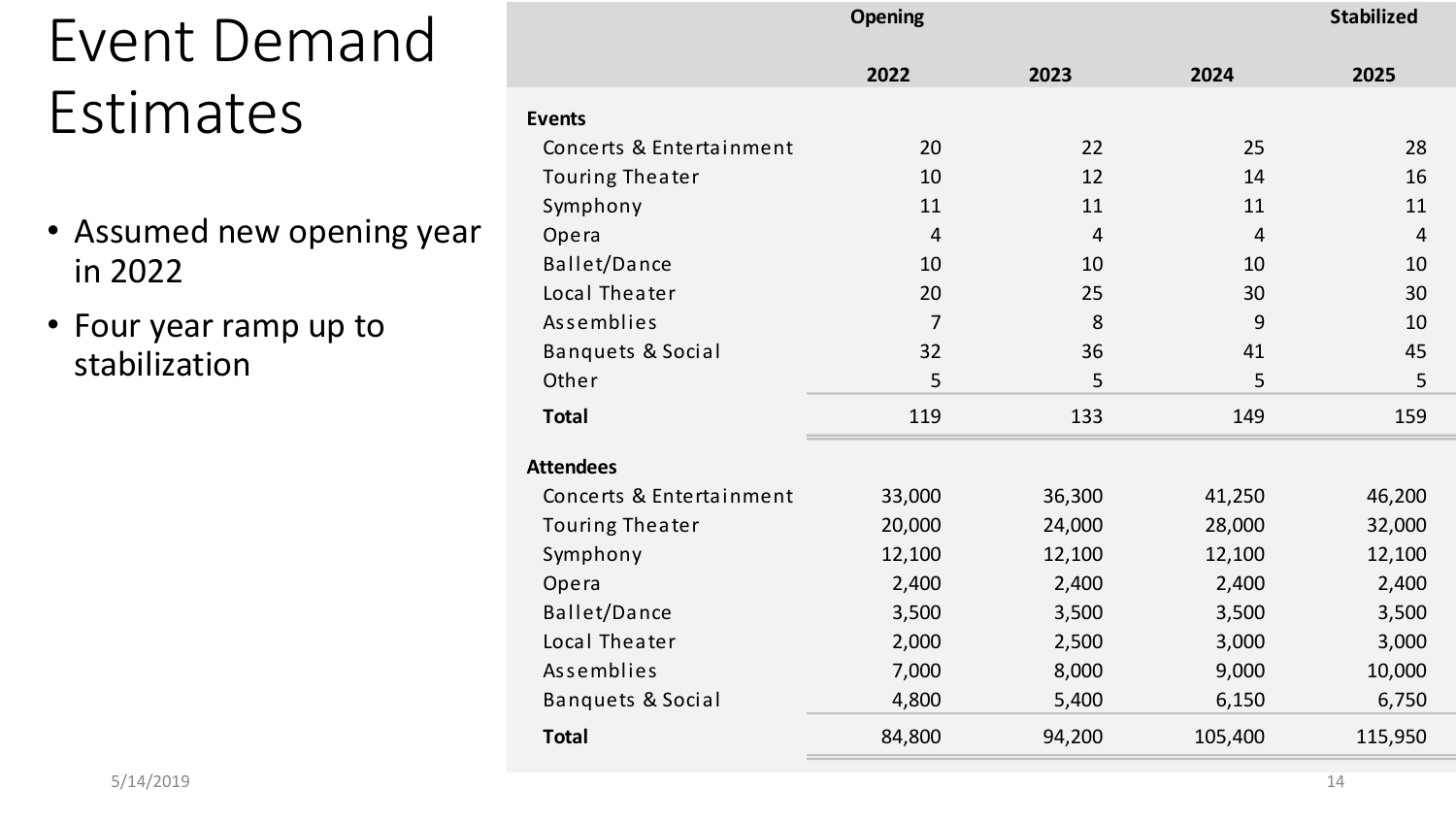## Financial **Operations**

- Change from prior pro forma reflect impact of inflation on revenue and expenses.
- Used actual CPI to update
- Assumed 2.5% inflation in the projection period .
- Assume public management rather than third -party management.

|                         | <b>Opening</b>                     |         |         |         |         |
|-------------------------|------------------------------------|---------|---------|---------|---------|
| ancial                  |                                    | 2022    | 2023    | 2024    | 2025    |
|                         | Revenue                            |         |         |         |         |
| erations                | <b>Theater Rental</b>              | \$328   | \$369   | \$418   | \$463   |
|                         | Gross Ticket Sales                 | 2,978   | 3,461   | 4,069   | 4,706   |
|                         | <b>Facility Fee</b>                | 139     | 160     | 185     | 211     |
|                         | <b>Function Space Rental</b>       | 25      | 29      | 34      | 39      |
|                         | Food & Beverage (Gross)            | 779     | 886     | 1,025   | 1,162   |
| ange from prior pro     | Event Services (Gross)             | 93      | 100     | 109     | 114     |
|                         | Novelty (Gross)                    | 411     | 465     | 542     | 623     |
| ma reflect impact of    | Advertising                        | 116     | 119     | 122     | 125     |
|                         | Other Revenue                      | 23      | 24      | 24      | 25      |
| lation on revenue and   | <b>Total Revenue</b>               | \$4,892 | \$5,613 | \$6,528 | \$7,467 |
| penses.                 | <b>Cost of Sales</b>               |         |         |         |         |
|                         | <b>Promoter Costs</b>              | \$2,680 | \$3,115 | \$3,662 | \$4,236 |
|                         | Food & Beverage Costs              | 545     | 620     | 717     | 813     |
| ed actual CPI to update | Event Services Costs               | 79      | 85      | 92      | 97      |
|                         | Novelty Costs                      | 328     | 372     | 434     | 498     |
| sumed 2.5% inflation in | <b>Total Cost of Sales</b>         | \$3,633 | \$4,192 | \$4,905 | \$5,644 |
| e projection period.    | <b>NET OPERATING INCOME (LOSS)</b> | \$1,260 | \$1,421 | \$1,623 | \$1,823 |
|                         | <b>Operating Expense</b>           |         |         |         |         |
|                         | Salaries & Benefits                | \$651   | \$668   | \$684   | \$701   |
| sume public management  | Adminstrative & General            | 131     | 144     | 159     | 174     |
| her than third-party:   | Contractual Services               | 72      | 80      | 90      | 100     |
|                         | Operations and Maintenance         | 121     | 136     | 155     | 174     |
| anagement.              | Utilities                          | 379     | 406     | 440     | 474     |
|                         | <b>Total Operating Expense</b>     | \$1,355 | \$1,433 | \$1,527 | \$1,624 |
|                         | <b>Non-Operating Expense</b>       |         |         |         |         |
|                         | Management Fee                     | \$0     | \$0     | \$0     | \$0     |
|                         | Capital Maintenance Reserve        | 147     | 168     | 196     | 224     |
|                         | <b>Total Non-Operating Expense</b> | \$147   | \$168   | \$196   | \$224   |
| 5/14/2019               | <b>TOTAL NET INCOME (LOSS)</b>     | (5242)  | (5181)  | (5101)  | (524)   |
|                         |                                    |         |         |         |         |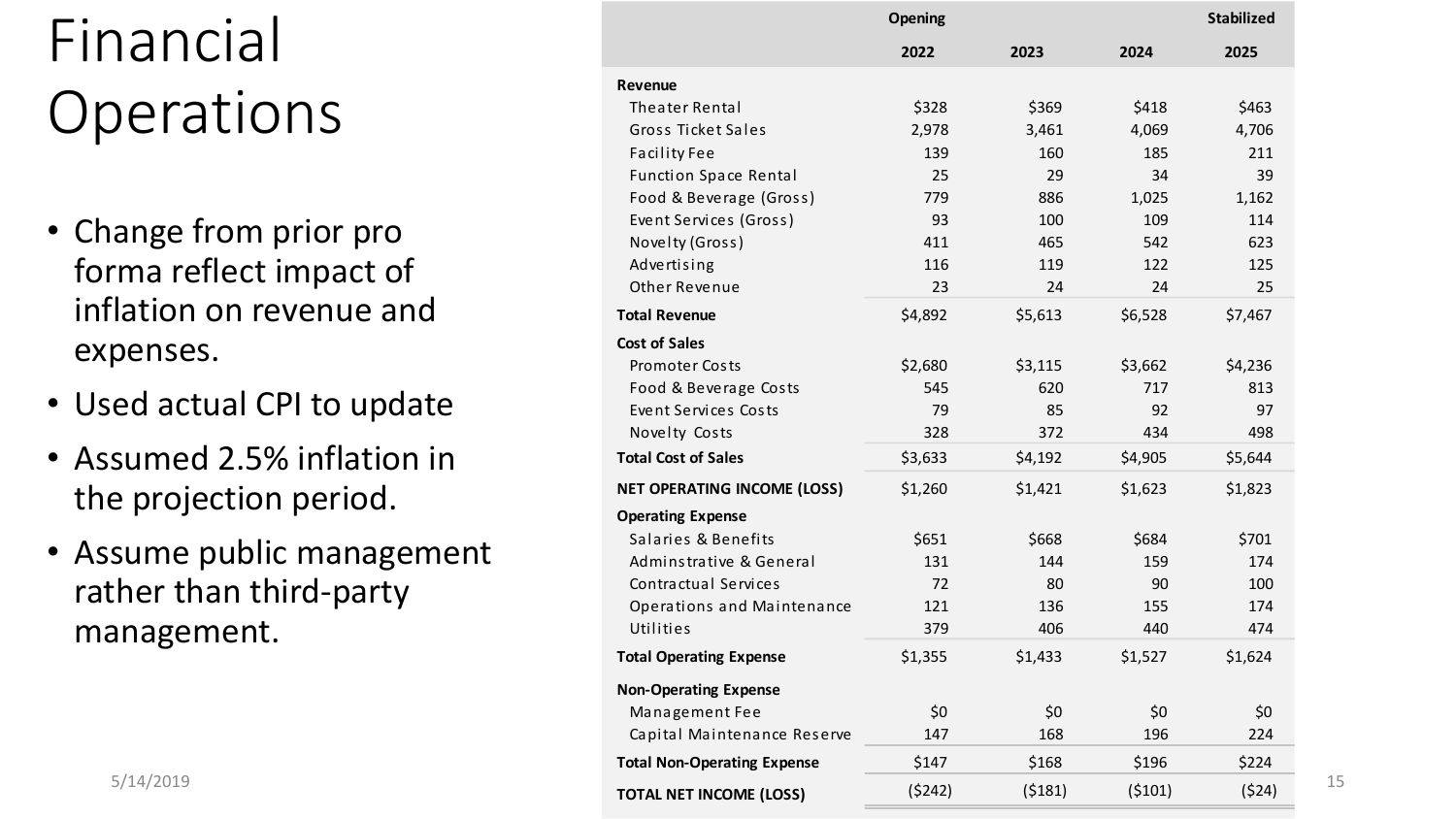### Visitor Spending Update

| <b>Daily Spending Per Overnight Stay</b>    | <b>Amount in 2019</b><br>dollars | \$126.56 |  |
|---------------------------------------------|----------------------------------|----------|--|
| Hotel Average Daily Room Rate               | \$57.07                          | 45%      |  |
| Food services and drinking places           | 14.81                            | 12%      |  |
| Retail stores - general merchandise         | 8.91                             | 7%       |  |
| Transit and ground passenger transportation | 7.15                             | 6%       |  |
| Performing arts companies                   | 33.92                            | 27%      |  |
| Other personal services                     | 4.71                             | $4\%$    |  |
| <b>Total</b>                                | \$126.56                         | 100%     |  |
| <b>Daily Spending Per Day-trip Visitor</b>  |                                  | \$69.49  |  |
| Food services and drinking places           | \$14.81                          | 21%      |  |
| Retail Stores - General Merchandise         | 8.91                             | 13%      |  |
| Transit and ground passenger transportation | 7.15                             | 10%      |  |
| Performing Arts Companies                   | 33.92                            | 49%      |  |
| Other personal services                     | 4.71                             | 7%       |  |
| <b>Total</b>                                | \$69.49                          | 100%     |  |

Sources: Arts & Economic Prosperity IV, STR, and HVS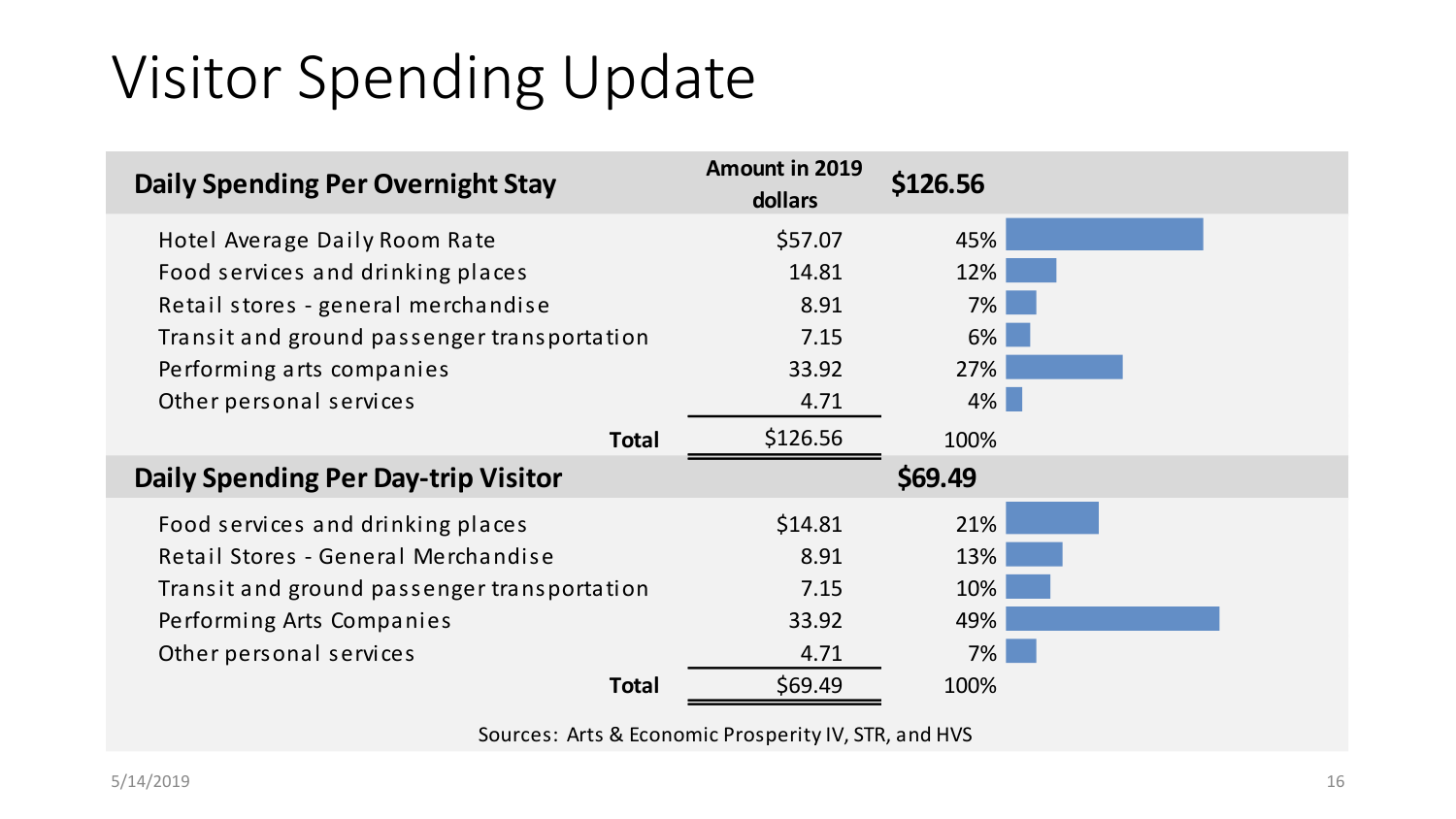### Gross Direct Spending

### **Gross Direct Spending by Source\***

|                             | 2022      | 2023      | 2024      | <b>Stabilized Year</b> |
|-----------------------------|-----------|-----------|-----------|------------------------|
| <b>City of Fargo</b>        |           |           |           |                        |
| Delegate Overnight Spending | 742,256   | 840,583   | 959,142   | 1,076,264              |
| Daily Delegate Spending     | 2,052,709 | 2,303,523 | 2,618,812 | 2,931,055              |
| <b>Facility Revenue</b>     | 845,400   | 931,284   | 1,043,351 | 1,146,971              |
| Total                       | 3,640,365 | 4,075,390 | 4,621,305 | 5,154,289              |

Stated in constant 2019 dollars.